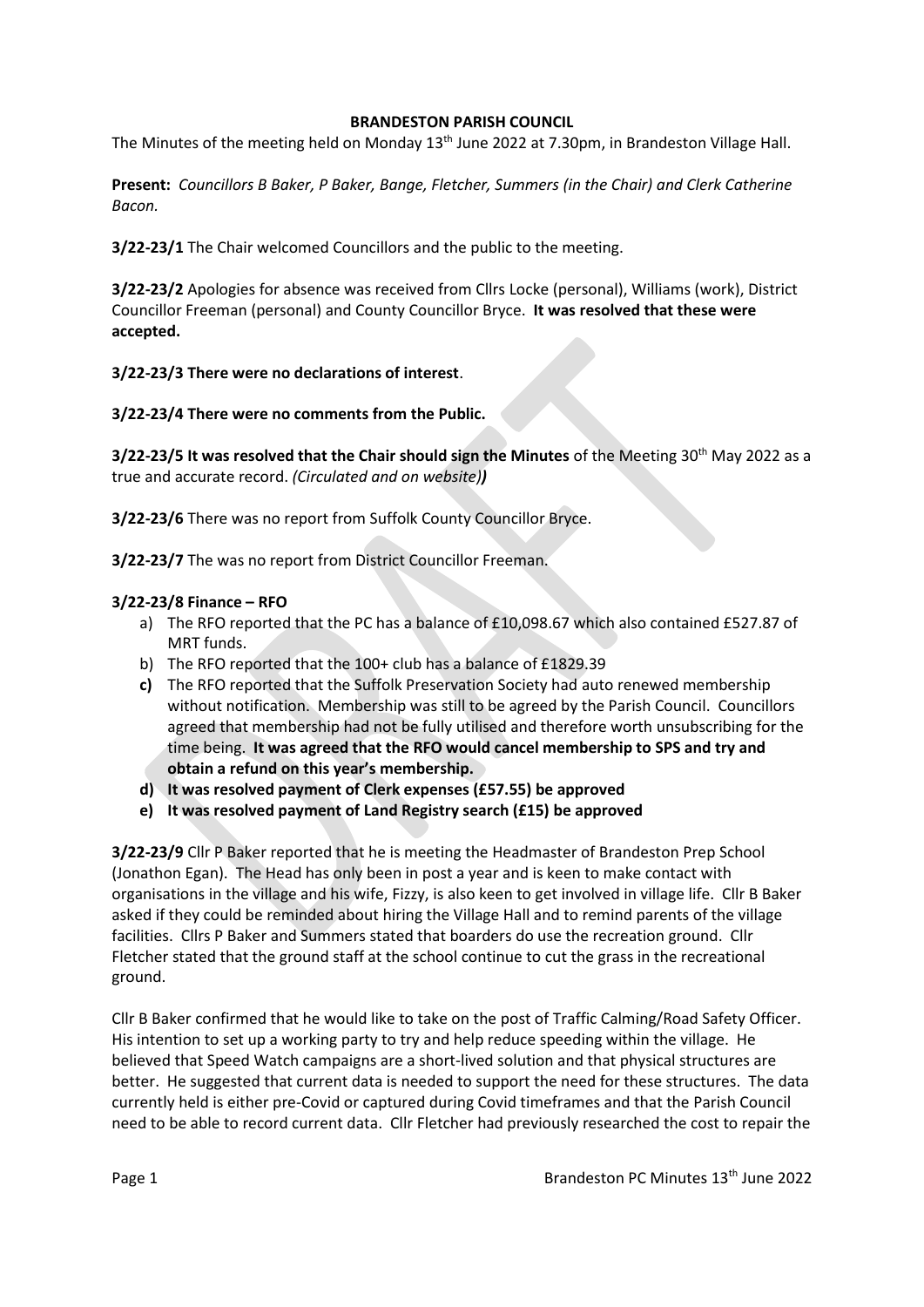data recording element of SID which was approximately £1000. It was noted that this is a small cost compared to a new device (or a number plate recognition system i.r.o. £70k.) Cllr Summers highlighted those physical structures such as Sleeping Policemen bring their own issues such as braking, accelerating, possible increase in noise and emissions. Cllr Bange referring to some of the excessive speeds recorded, stated that a serious accident is waiting to happen. Cllr B Baker stated that a view has to be taken regarding the negative impacts of physical barriers v speed reduction. It was agreed that the Clerk would contact District Councillor Freeman and Suffolk County Councillor to request for funding to repair the current SID device.

# **3/22-23/10 Planning**

**a) DC/22/2157/TCA, Tyes Cottage, 15 Low Street, Brandeston, Woodbridge, Suffolk, IP13 7AN. 1no. Beech (T1 on plan) - Reduce in height by 4 metres and shape remaining crown by up to 1 metre, 1no. Green gage (T2 on plan) - Overall crown reduction by 1.5 metres, 1no. Birch (T3 on plan) - remove lowest left hand limb and first lowest on right side (as viewed from Low Street), 1no. Cherry (T4 on plan) – fell.** 

Cllr B Baker visited the property and took pictures, with permission of the owners, of the tree in question to support the Parish Council in making a decision.

Research into felling trees within a conservation area, such as Brandeston, was investigated by Cllr B Baker. Relevant information can be found on the East Suffolk website at: [https://www.eastsuffolk.gov.uk/planning/design-and-conservation/trees-and](https://www.eastsuffolk.gov.uk/planning/design-and-conservation/trees-and-landscape/trees-in-conservation-areas/)[landscape/trees-in-conservation-areas/](https://www.eastsuffolk.gov.uk/planning/design-and-conservation/trees-and-landscape/trees-in-conservation-areas/)

The website states:

*Trees in conservation areas which are already protected by a Tree Preservation Order are subject to the normal TPO controls.*

*Trees in a conservation area that are not also protected by a TPO are protected by the provisions in section 211 of the Town and Country Planning Act 1990.*

*These provisions require people to notify the local planning authority, using a 'section 211 notice' six weeks before carrying out certain work on such trees, unless an exemption applies. The work may go ahead before the end of the six-week period if the local planning authority advises that they have no objections. This notice period gives the authority an opportunity to consider whether to make a TPO on the trees.*

*There are certain circumstances where written permission from the Council may not be necessary before undertaking works.*

#### *These include;*

- *Making a tree safe if it is an imminent threat to people or property*
- *Removing deadwood or a dead tree*

*If the owner is in any doubt on these matters they should check with the Council. If you consider the work to be exempt you are still required to give 5 days' notice to the local planning authority, although the forms should not be used but rather notice should be given by email or written note. You should supply photographic evidence to support your view that the work is exempt.*

Cllr B Baker highlighted information in the guidance notes of the website referring to providing reasons for applications to fell trees:

*Reasons must be given for work to trees protected by a TPO. For trees in conservation areas, giving reasons for work would be helpful, but is not mandatory.*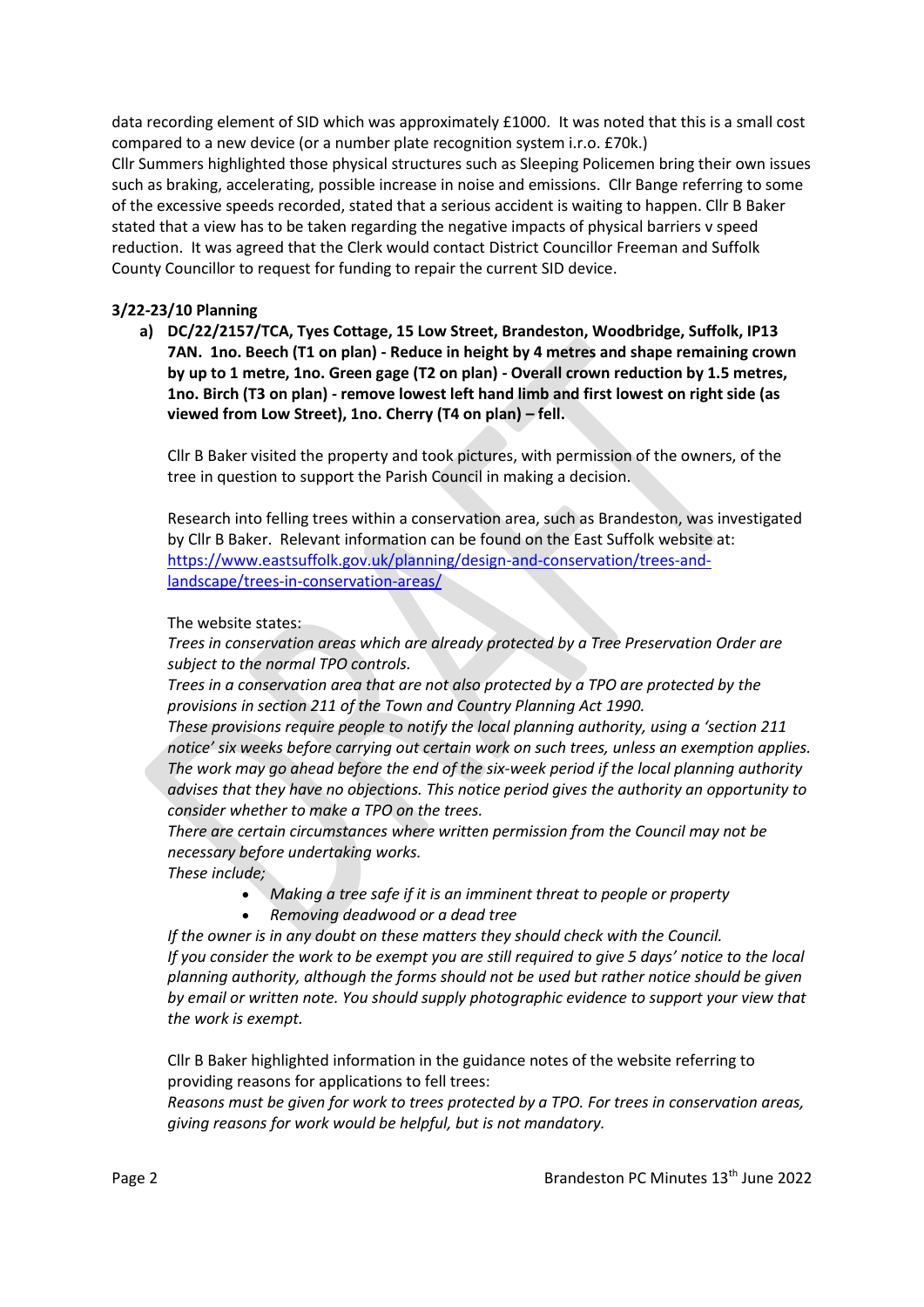Cllr B Baker showed the Parish Council which trees in Brandeston currently have tree preservation orders (TPOs); information can be found at: Geographic Information System » [East Suffolk Council](https://www.eastsuffolk.gov.uk/planning/geographic-information-system/)

Cllr Summers stated that even if ESC considered a tree worthy of a TPO, it would have to meet specific criteria to justify the TPO.

Cllr B Baker noted that when an extension is erected, the job is complete. When a tree is planted, it grows and needs to be managed and therefore needs to be assessed accordingly.

Cllr Summers spoke with Nicholas Newton, Arboriculture & Landscape Manager, East Suffolk Coastal, to gain further clarification of the policy and to seek general guidance as to how the Parish Council should approach considering such notices of intent, now and in the future. DC/22/2157/TCA is not a planning matter but a notice of intent. If there is no response from ESC within the 6-week period, the applicant has 2 years in which to undertake the work/felling. During the six-week period after submitting the notice of intent, ESC can visit to inspect the tree(s) and comment. Nicholas Newton confirmed that his team would be visiting the site.

Cllr Summers noted that if substantial trees in relatively close proximity to a building are felled, other problems may occur such as movement to the structure of the building. When building near to a tree the footings/foundations will be specified to account for the spread and depth of the roots of the tree. It may be that building work is restricted because of the proximity of a tree

**It was resolved that Brandeston Parish Council raise no objection and that the applicant not to take action until a formal response is received from ESC / the expiry of the six-week period.**

**b) DC/22/2170/TCA, Forge House, Low Street, Brandeston, Woodbridge, Suffolk, IP13 7AN. 1no. Holm Oak (T1 on plan) – fell.** 

The Parish Council agreed that the discussion for DC/22/2157/TCA in 3/22-23/10a was also applicable to DC/22/2170/TCA.

**It was resolved that Brandeston Parish Council raise no objection and that the applicant not to take action until a formal response is received from ESC / the expiry of the six-week period.**

**3/22-23/11** The Clerk reported that a form to obtain a quote from Ansvar Insurance had been submitted to the Insurance department at Community Action Suffolk a month ago – CAS have negotiated a deal for Suffolk Parish Councils. This was followed up last week having not received a quotation for Parish Council Insurance. An email was received by the Clerk asking to complete and submit the application form previously submitted. The information has been resubmitted and the Parish Council is now awaiting a quotation.

**3/22-23/12** Cllr Bange reported that GDPR is still ongoing; it has been a much larger project than initially anticipated.

The GDPR Policy (explains to Cllrs and Public what GDPR is) is being drafted. The Model Publication Scheme (how information is published) is being drafted. The Privacy Policy (how the PC hold and use data) is drafted.